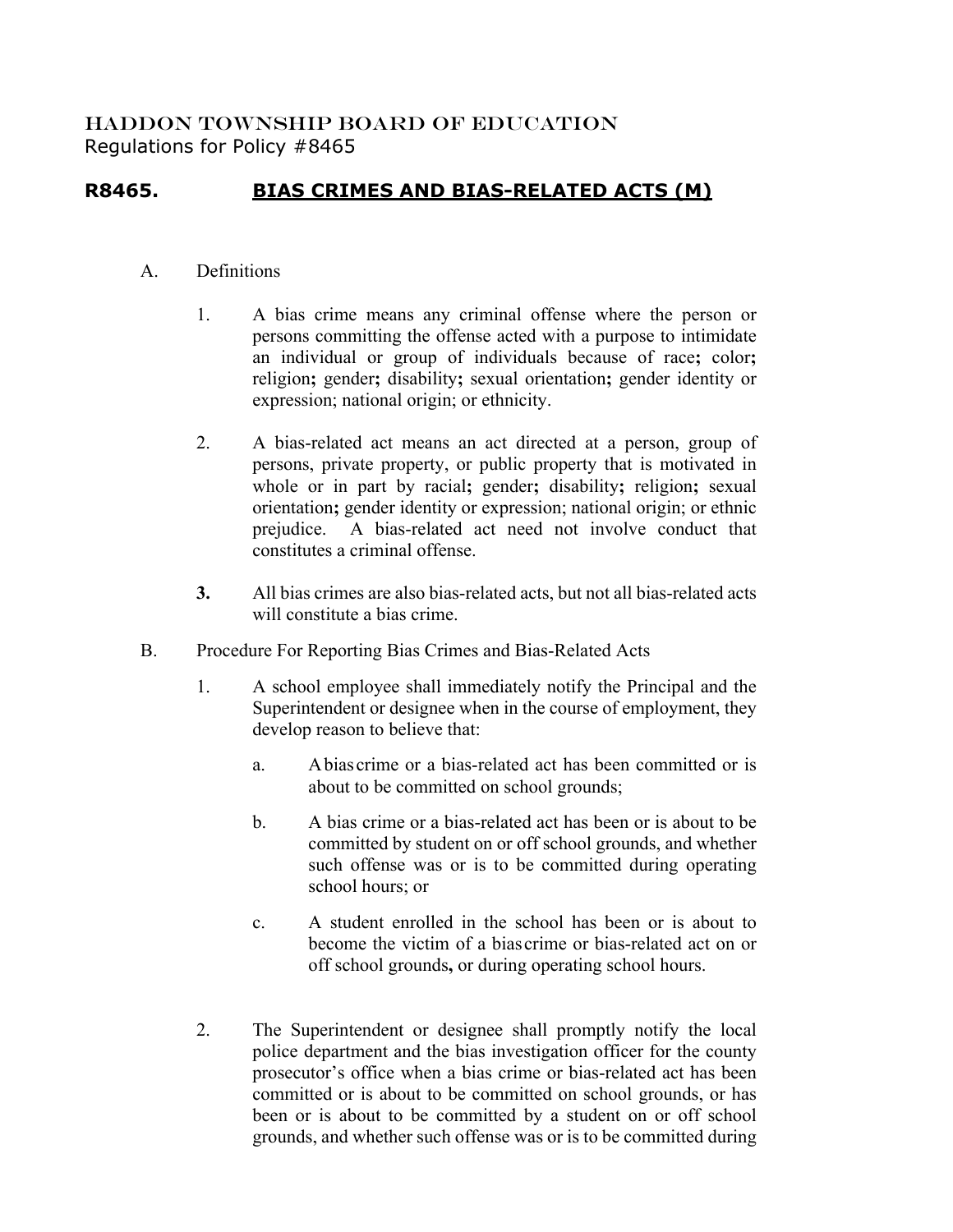operating school hours, or a student enrolled in the school has been or is about to become the victim of a bias crime or bias-related act on or off school grounds, or during operating school hours.

- 3. The Superintendent or designee shall immediately notify the local police department and the bias investigation officer for the county prosecutor's office where there is reason to believe a bias crime or bias-related actthat involves an act of violence has been or is about to be physically committed against a student**,** or there is otherwise reason to believe a life has been or will be threatened.
- C. Nature of Referral
	- 1. The mandatory referral for suspected or committed bias crimes and bias-related acts as described in N.J.A.C. 6A:16-6.3(e) and this Regulation is only a request to the law enforcement agencies to conduct an investigation and is nothing more than the transmittal of information which may be pertinent to any such law enforcement investigation.
- D. Concurrent Jurisdiction
	- 1. Unless the local police department or the county prosecutor's office request otherwise, school officials may continue to investigate a suspected bias crime or bias-related act occurring on school grounds and may take such actions as necessary and appropriate to redress and remediate any such acts.
	- 2. School officials will immediately discontinue any ongoing school investigation if the local police department or the county prosecutor's office believe the school investigation could jeopardize an on-going law enforcement investigation or otherwise endanger the public safety.
		- a. Upon notice provided in D.2. above, school officials will take no further action without providing notice to and receiving the assent of the local police department or the county prosecutor's office.
- E. Preservation of Evidence
	- 1. School officials will secure and preserve any such graffiti or other evidence of a suspected bias crime or bias-related act pending the arrival of the local police department or the county prosecutor's office.